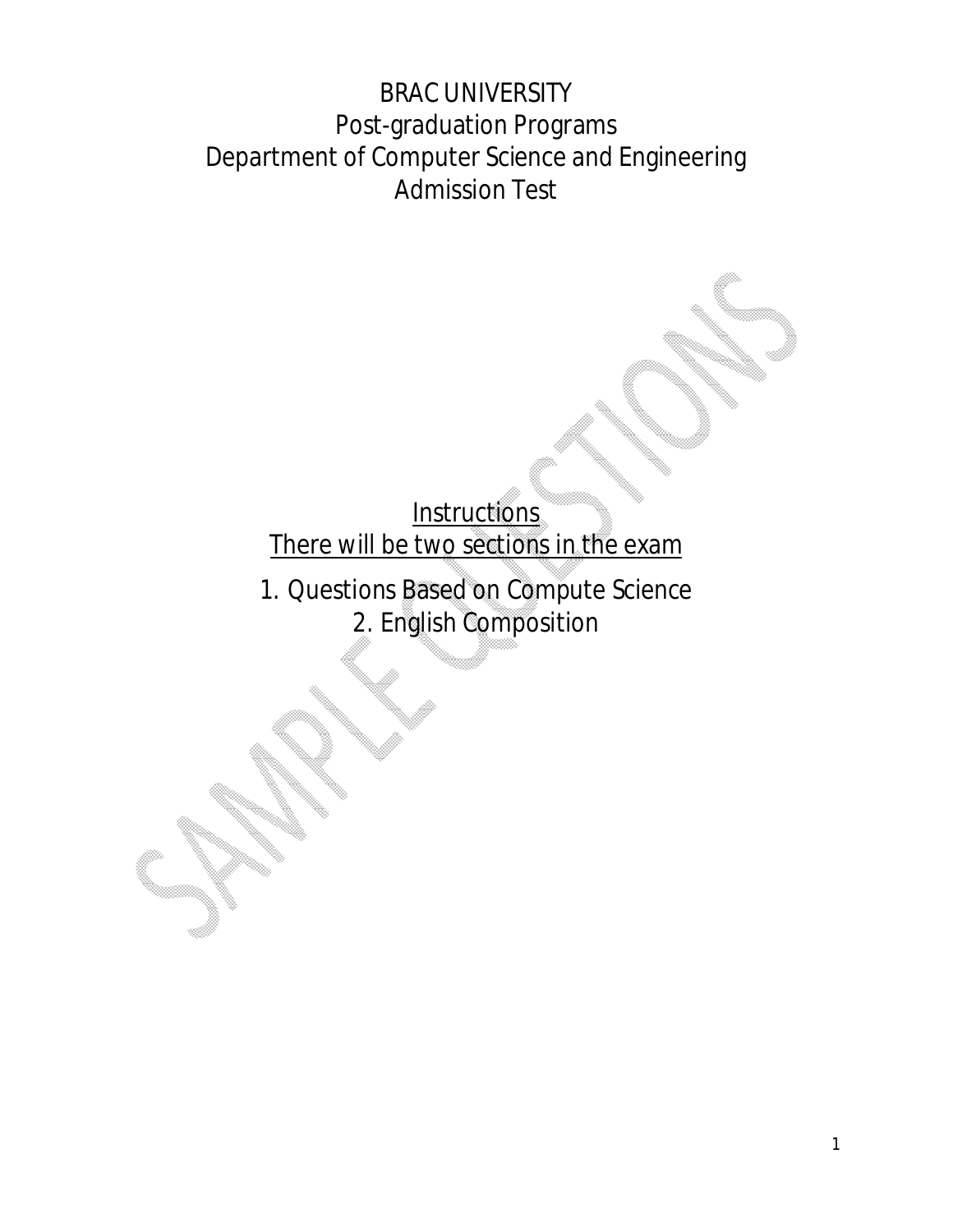## Section 1

- 1. What is the length of an IPv6 address? Give an example.
- 2. IEEE 802.11B in 2.4GHz is a WLAN standard, what is the maximum bandwidth that it can provide?
- 3. How many layers do we have in OSI and TCP/IP?
- 4. What do you mean by VLSM and CIDR?
- 5. What is the decimal equivalent of  $(1011.1101)_2$
- 6. Write the statement to obtain a remainder after dividing 3.14 by 2.1?
- 7. Write the command to round off a value from 1.66 to 2.0.

8. What will be the result of the below Java Code?

```
public class Test {
public static void main(String args[]) {
int i = 0, j = 5;for(; (i < 3) && (j++ < 10); i++ ) {
System.out.print(" " + i + " " + j);
 }
System.out.print(" " + i + " " + j );
}
}
```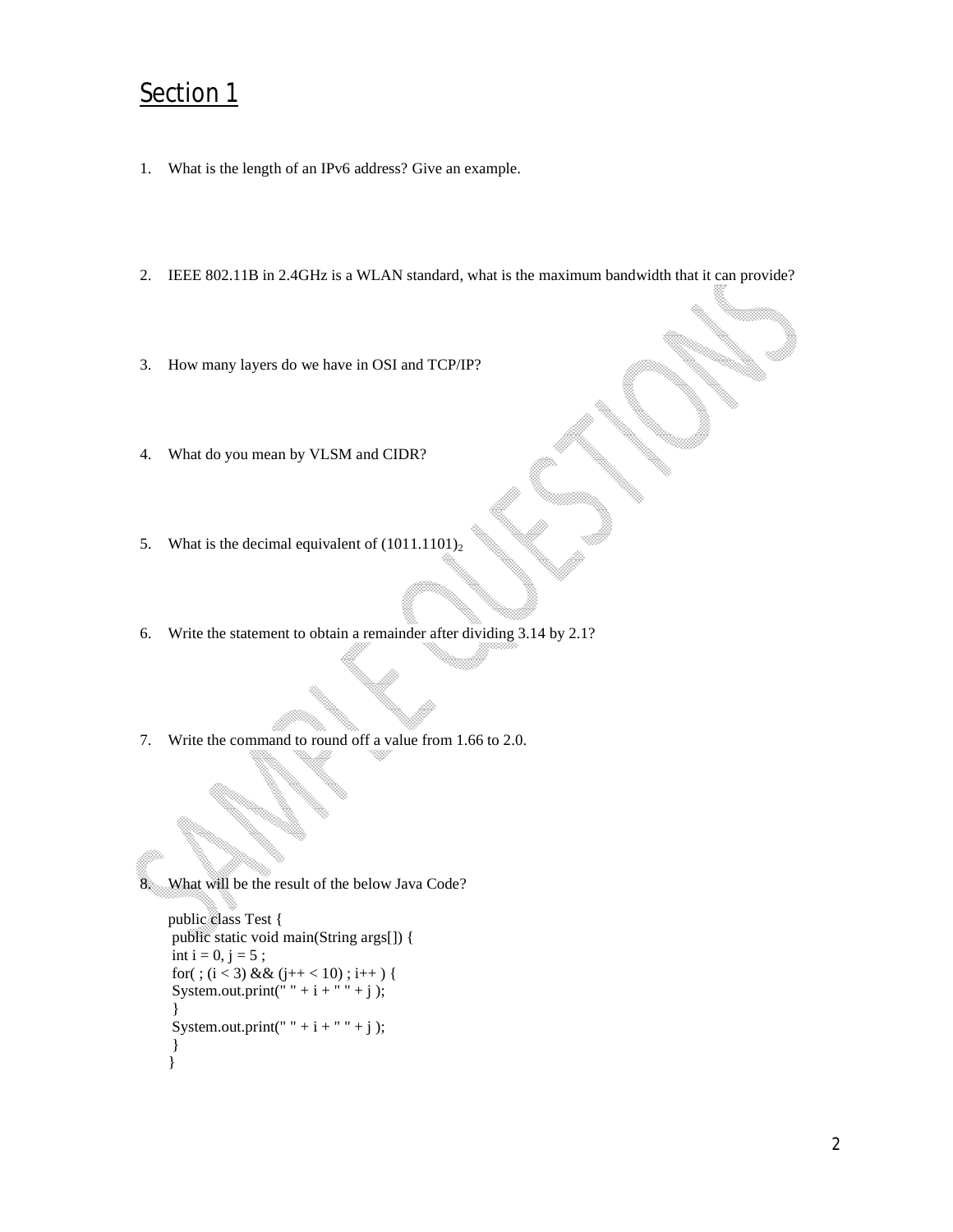- 9. What do you mean by platform independency of programming language?
- 10. What do you mean by Primary Key and Foreign Key for a database?

- 11. Write SQL command to create a database "MainRecord".
- 12. Write SQL command to create a table "Record1" in "MainRecord" Database.
- 13. Write SQL command to select Age rows from "Record1" where "Age=32".
- 14. What do you mean by Thread and Multithread?

15. What is SDLC?